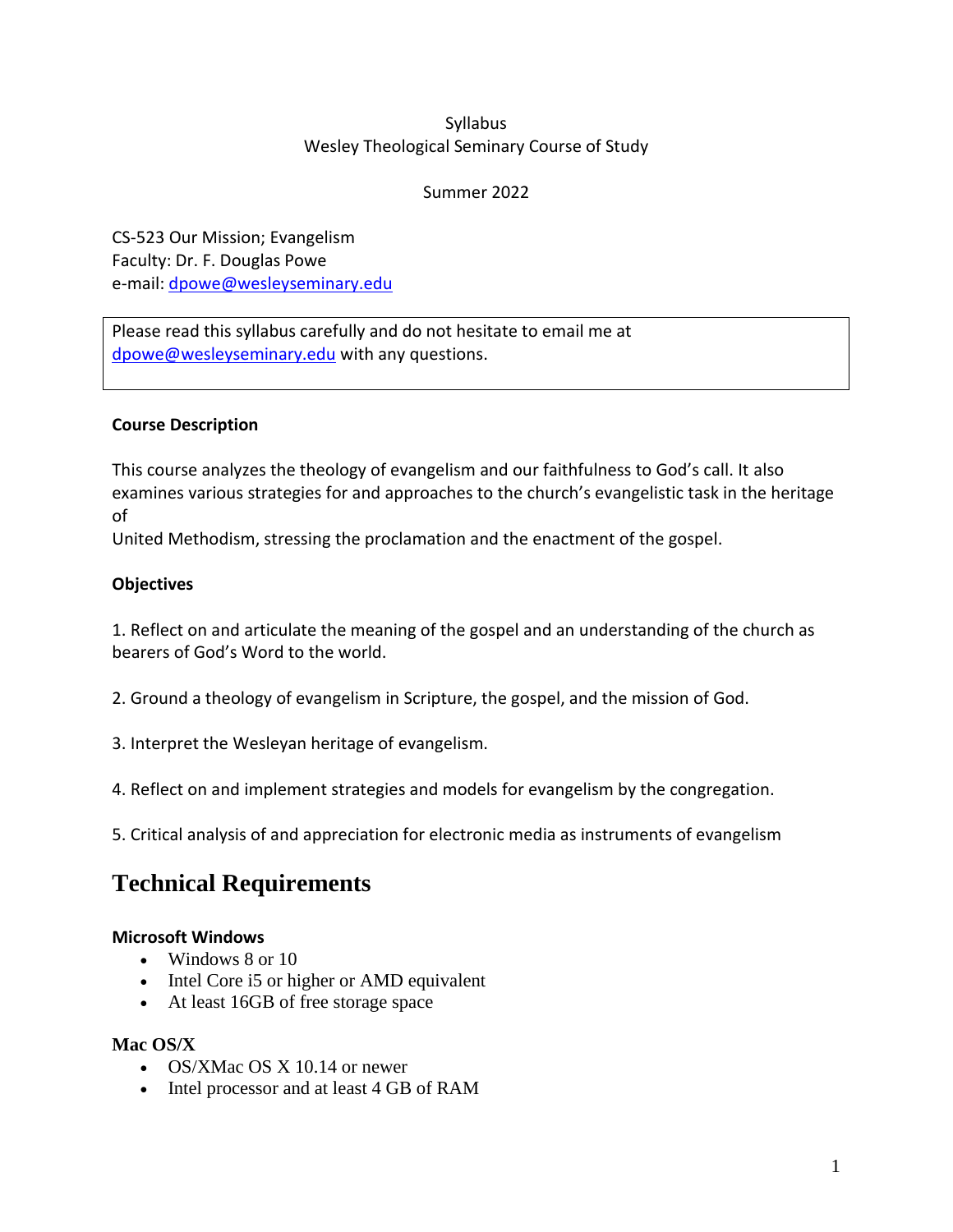# **All Systems**

- Up-to-date browser: Firefox, Chrome, Safari, Edge (click here for Blackboard browser [checker\)](https://help.blackboard.com/Learn/Student/Getting_Started/Browser_Support/Browser_Checker)
- Up-to-date PDF reader [\(Adobe](https://get.adobe.com/reader/) or [FoxIt\)](https://www.foxitsoftware.com/pdf-reader/)
- Up-to-date version of **[Adobe Flash Player](http://get.adobe.com/flashplayer/)**
- Up-to-date video player:
	- Windows Media player or
	- VideoLAN [VLC media player](http://www.videolan.org/vlc/download-macosx.html)
- Up-to-date Word processor and presentation package (Wesley Theological Seminary [offers free Office 365 Basic for students click here for instructions on how to download\)](https://www.wesleyseminary.edu/wp-content/uploads/2020/03/Instructions-on-installing-word-at-home.pdf)
- High speed internet connection

# **Other Required Materials**

Students should all have a web cam and microphone. USB headset and microphone are ideal.

**Textbooks:** To obtain textbooks or view the list go to **My Wesley** on the website [\(https://www.wesleyseminary.edu/MyWesley\)](https://www.wesleyseminary.edu/MyWesley) and click on the button that says "Textbooks" From there select your program (Course of Study Summer Intensive), then select your course number. You may order books on-line directly from our e-store.

You may also order your books from Cokesbury or any other bookseller or borrow from friends.

# **Required Textbooks:**

Miofisky, Matt and Jason Byassee. 8 Virtues of Rapidly Growing Churches (Abingdon Press, 2018)

Knight and Powe. Transforming Evangelism: The Wesleyan Way of Sharing Faith Powe, F Douglas. The Adept Church: Navigating between a Rock and a Hard Place (Abingdon Press, 2020)

# **Supplemental Texts:**

Jones, Scott. The Evangelistic Love of God and Neighbor Powe, F. Douglas. Not Safe For Church: Ten Commandments for Reaching New Generations (Abingdon Press, January 2015)

# **Assignment Instructions**

**Students are to read all required texts before doing assignments. Please pay attention to the due dates for all assignments.** Instructions on posting to Blackboard are on the COS webpage.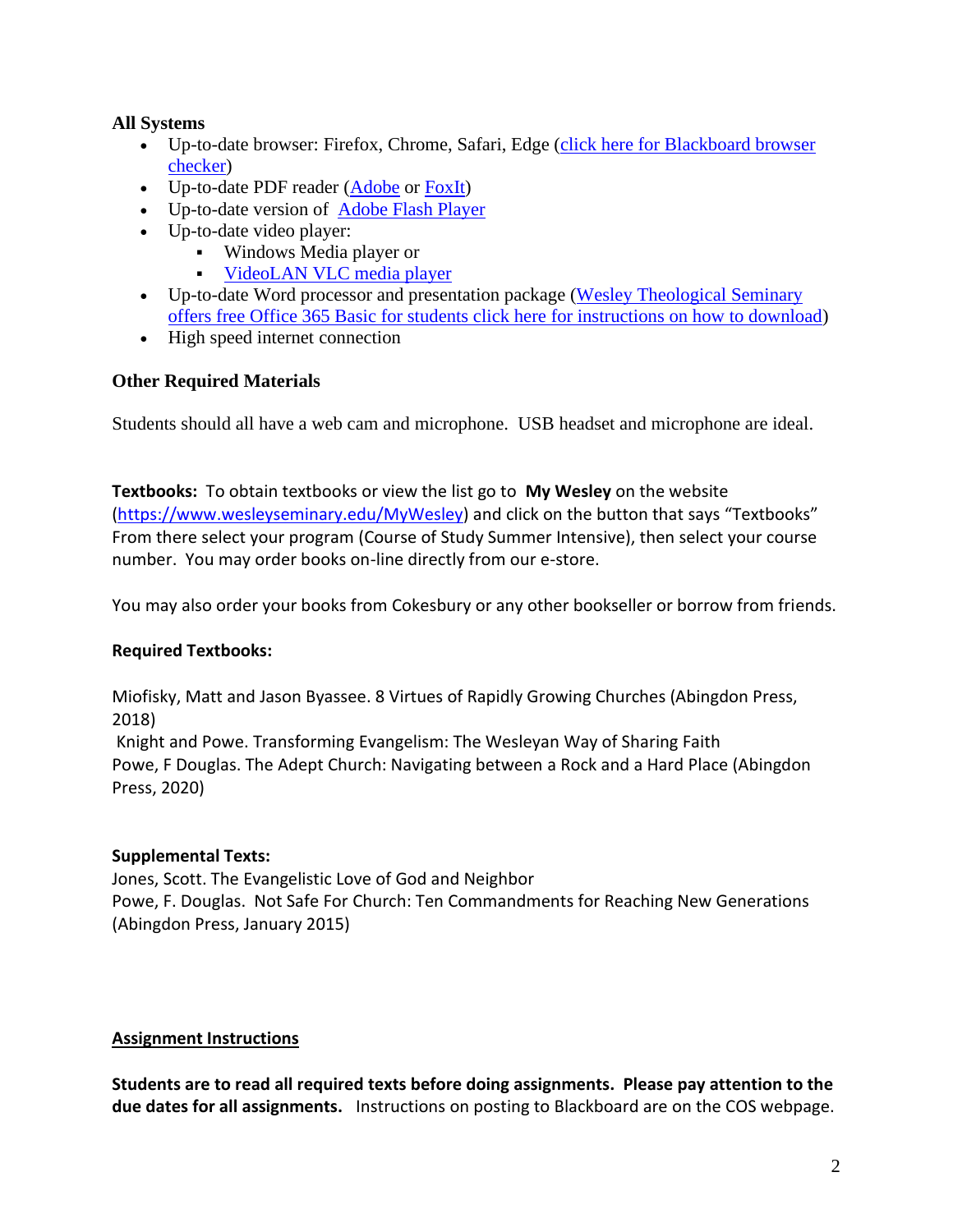If you run into trouble, please contact [blackboardsupport@wesleyseminary.edu](mailto:blackboardsupport@wesleyseminary.edu) and they will help you.

If you are new to Course of Study at Wesley, please be sure to check Blackboard **once you receive your logon information from our IT department.** Some faculty will use Blackboard heavily and some will not, but it is up to you as the student to check and see what is posted. You should have access to your courses in Blackboard in late May.

# **Mandatory Zoom meetings:**

July 18-22, 8:30am to 10:30am

# **Asynchronous Work**

# **Due May 27 by midnight (response to classmates due on June 2 by 12pm)**

# **Assignment 1: Wesleyan Christology**

Please watch the Hal Knight video (linked in Bb) on Christology and answer the following questions. The response to each question should be at least 2 paragraphs. Please read your classmates answers and share in one paragraph any new insight or thought.

1. How does Knight describe the shift from Jesus' message to the message shared by the early Christians? How does your congregation understand the good news? 2. How does Knight describe the way the Wesley's understood atonement?

# 15% of grade

# **Due June 3 by midnight (responses to classmates due on June 9 by 12pm)**

# **Assignment 2: Wesleyan Practices Chilicote**

Students should watch the Paul Chilicote video linked below and answer the following questions. The response for each question should be two paragraphs. Please read your classmates answers and share in one paragraph any new insight or thought. Please read your classmates answers and share in one paragraph any new insight or thought.

1. How does Chilicote describe the holistic vision of evangelism?

2. What does Chilicote name as the three great characteristics of

evangelism? Which one's does your congregation do well, not so well?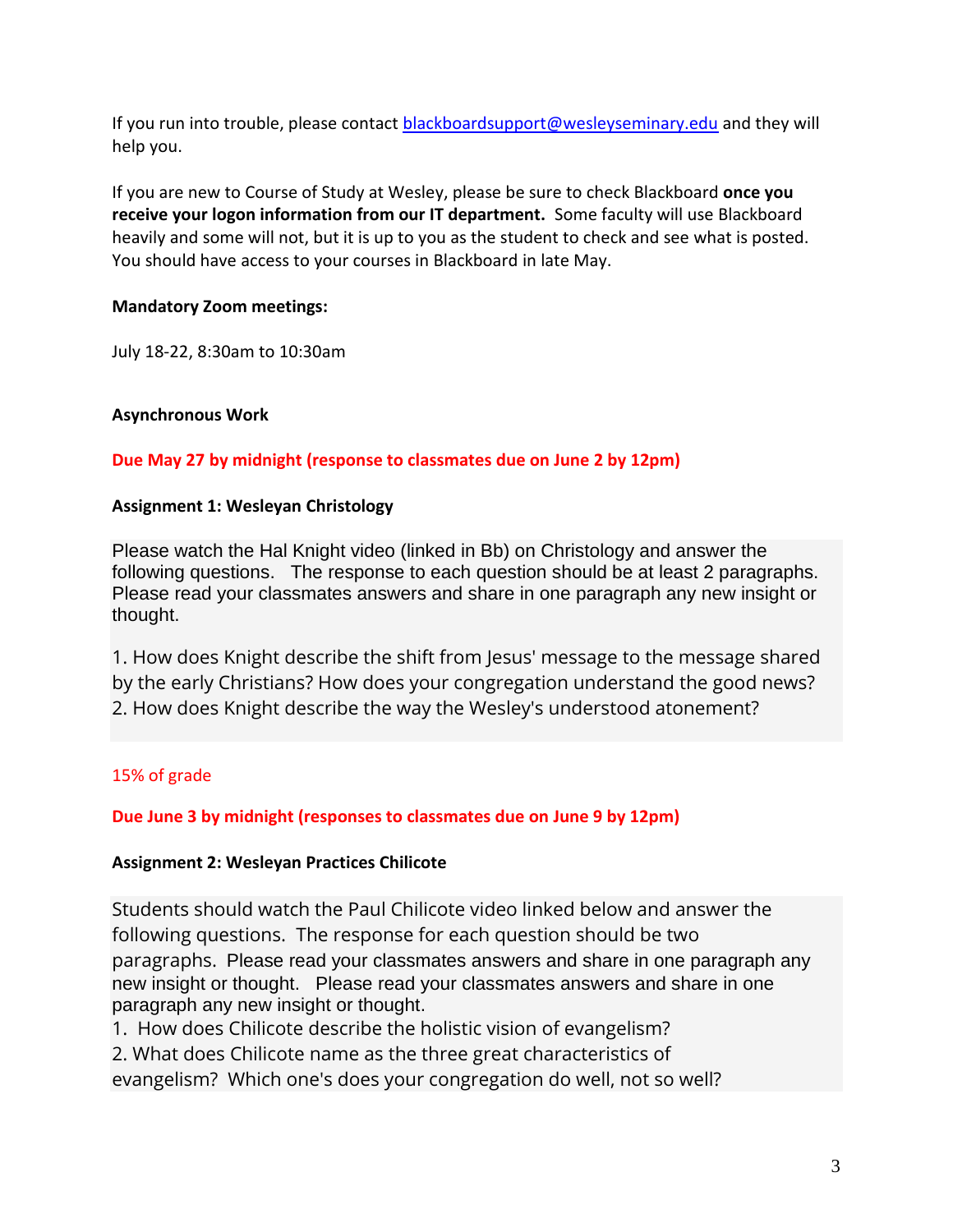### **15%** of grade

### **Due June 10 by midnight (responses to classmates due on June 16 by 12pm)**

#### **Assignment 3: Wesleyan Practices Powe**

Students should watch the F. Douglas Powe video linked below and answer the following questions. The response for each question should be two paragraphs. Please read your classmates answers and share in one paragraph any new insight or thought.

1. What is a common challenge in evangelism and how do we avoid it?

2. What are the different models of testimony discussed? How can you help your congregation become more comfortable with testimony?

### 15% of grade

#### **Due June 17 by midnight (responses to classmates due on June 23 by 12pm)**

#### **Assignment 4: 8 Virtues**

Please watch the powerpoint presentation. Students should answer the following questions. Please read your classmates answers and share in one paragraph any new insight or thought.

1. What would have to change for you to see yourself as a church planter?

2. What virtue resonates with you during this time of the pandemic that you can start to integrate into your ministry setting? Explain

3. What virtue challenged you the most? Explain

#### **15% of grade**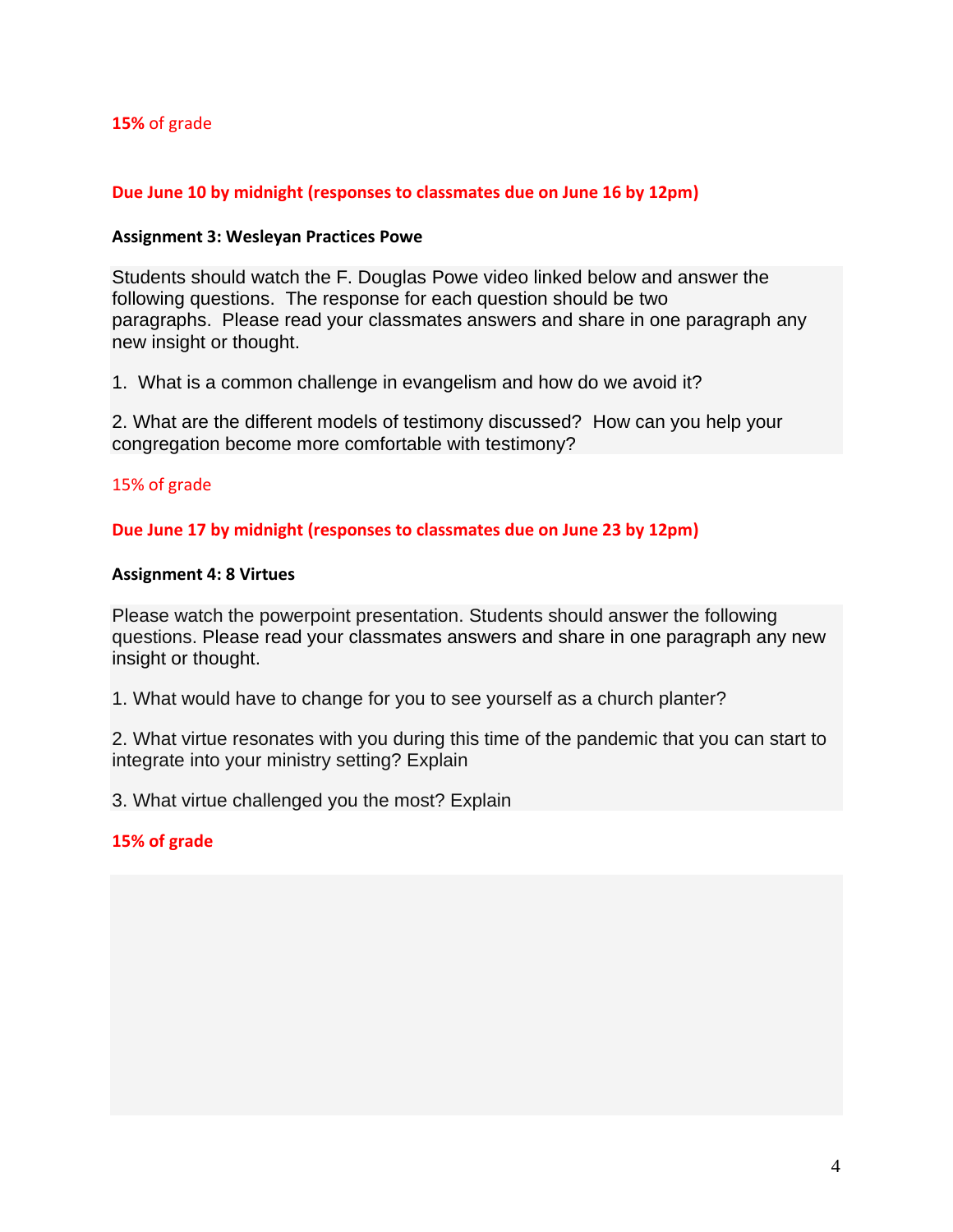# **Due July 01 by midnight**

Students should write a 9 to 10 page paper (12 pt. font and double spaced). Students should begin by doing a walking tour of the community surrounding the church (drive if needed). Students should then access missioninsite and do a comparison. Students should answer these questions.

- 1. What is the demographic of the congregation (race, age and economics)?
- 2. What is the demographic of my zip code (use mission insite or some other census service, compare to walking tour)?
- 3. How does your congregation match the demographics of the zip code?
- 4. What ministries are you currently offering in the zip code? (Do they match the demographic information)
- 5. What are the evangelistic opportunities based upon demographics of the zip code?

#### 20% of grade

#### **Please read the required texts.**

Please note that all assignments are in Bb. Click on Learning Modules found on the left-hand side when you are in the bb class. Once you click on Learning Modules you will see Module for the date of class. Click on Module for appropriate date and follow the instructions to complete the assignment. Do the same for modules 2-4.

#### **July 18 Zoom session 1**

Class discussion—What is Evangelism?

#### **July 19 Zoom session 2**

Class discussion—Evangelistic Love of God and Neighbor

**July 20 Zoom session 3**

Class discussion--Postmodernity

#### **July 21 Zoom session 4**

Class discussion—Not Safe For Church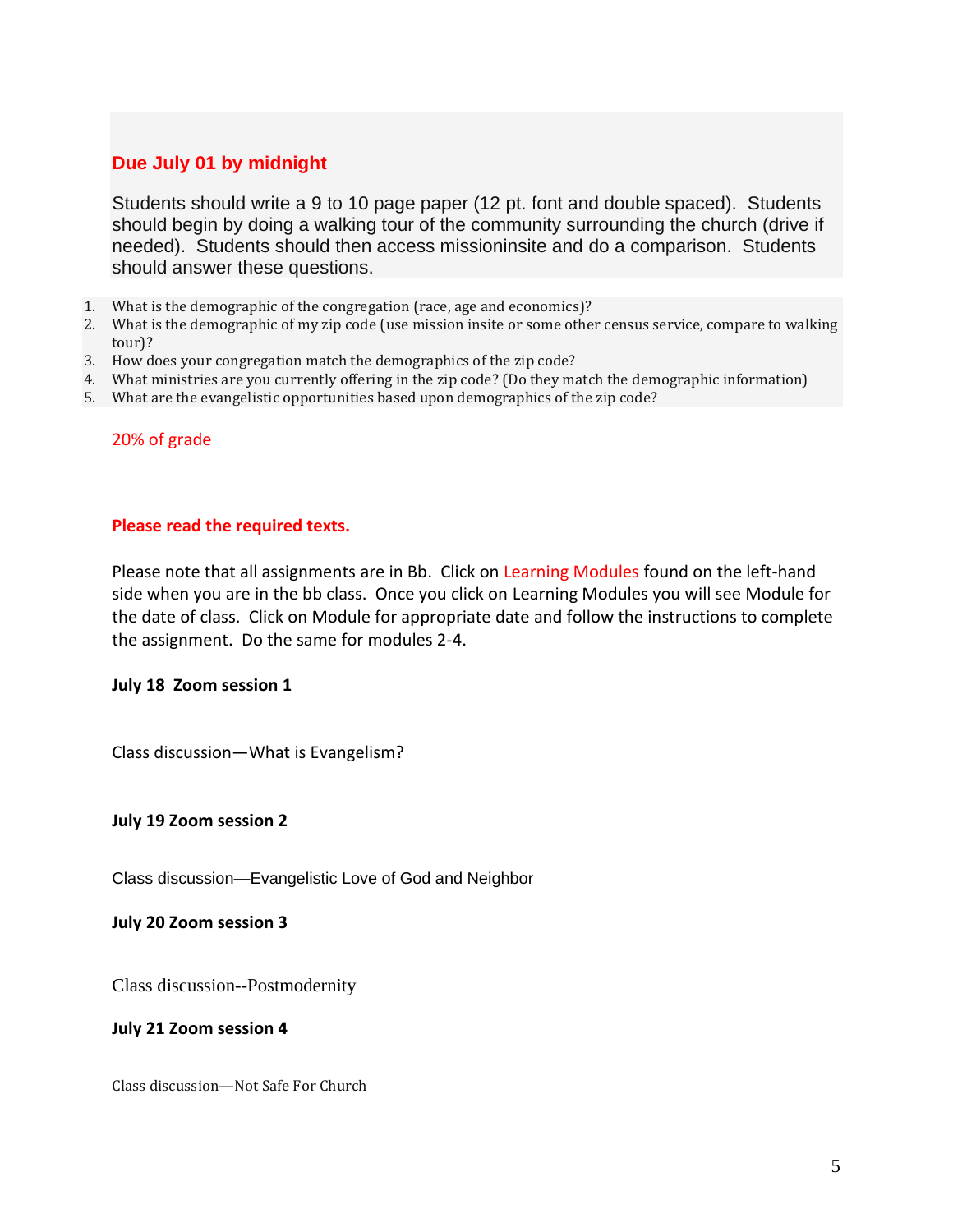#### **July 23 Zoom session 5**

#### **In Class: Presentation**

Students will do approximately a 15 minute presentation (depend on final number of people in class) on an evangelistic plan for reaching new individuals in their community. Students should prepare a powerpoint or an outline to share with the class. The presentation should be grounded in class resources. The following are important:

- 1. Be creative
- 2. Who are you trying to reach and why?
- 3. How will you reach them?
- 4. How will you maintain efforts at reaching them?
- 5. How will you evaluate?

### 20% of grade

#### **Criteria for Evaluating Course Work**

Regardless of whether you write a paper, answer an essay question, voice an oral presentation, or create any original project, the academic context requires that certain minimal requirements characterize your work. While there are subjective components in the grading process, most professors are concerned that you become well educated in four basic qualities of excellent academic work:

- 1. *Demonstration of an empathetic understanding of the content of texts and resources.* Your topic should not only be well researched in the library, through interviews and observations, and/or from assigned readings and class discussions, but you should be able to provide a fair description and a clear understanding of texts and resources. This is apparent in the ability to describe and discuss precisely and accurately what an author has written or a speaker has said. Evaluation, response, and critique follow accurate representation of another's ideas—earn the privilege of criticizing a viewpoint by showing that you really understand it.
- 2. *Clear critical thinking that provides appropriate specific evidence for conclusions.* Use the most precise historical, empirical, or contemporary data or information to support the claims of your thesis and paragraphs. Conclusions follow from and are supported by evidence. Be sure that your evidence is relevant, accurate, and detailed. Adherence to clear critical thinking, relevant and accurate evidence, and logical organization constitute sound arguments. Even creative writing requires logical relationships among ideas to assist your readers in following the plot or main point.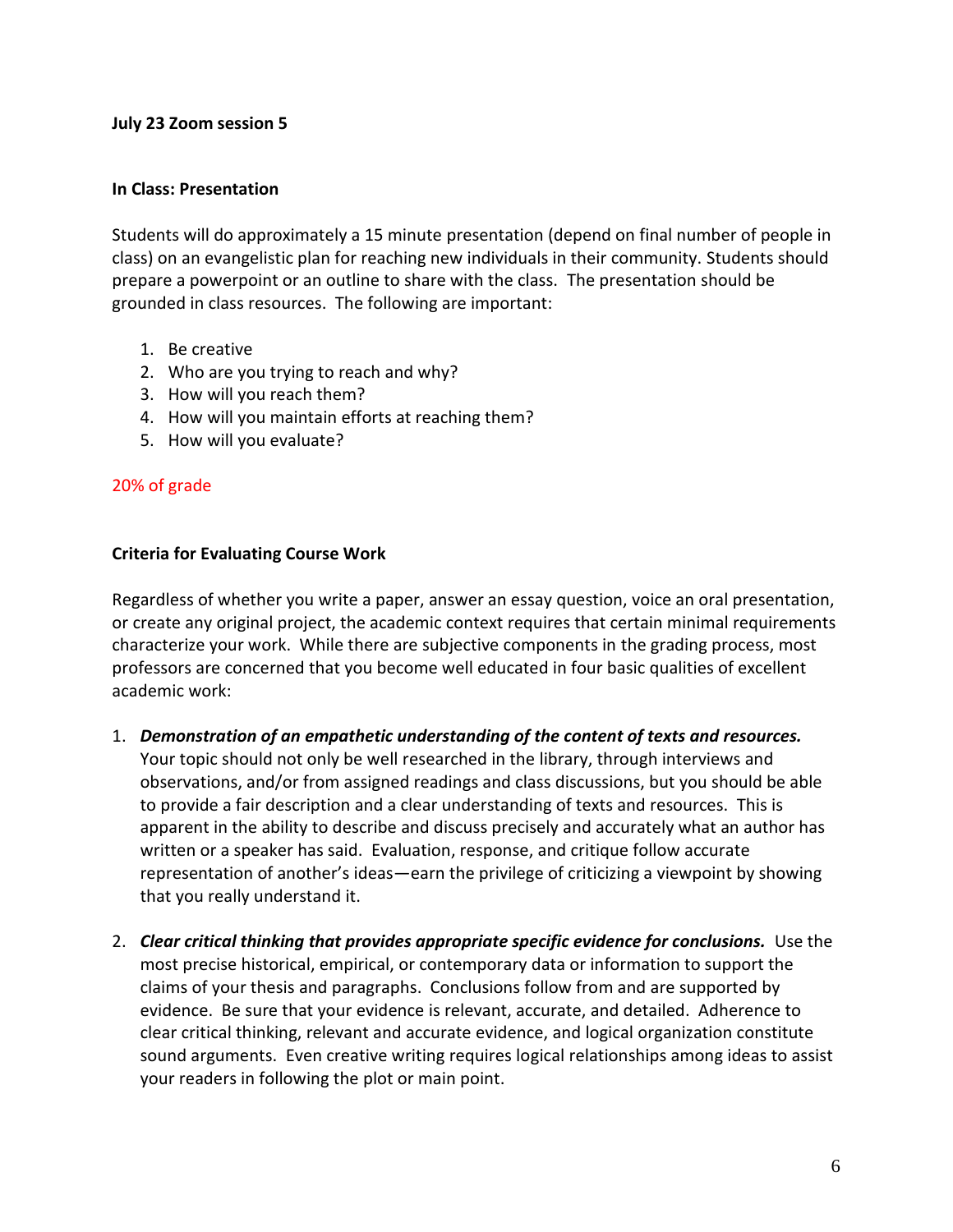- 3. *Creativity that moves beyond reporting someone else's ideas.* Your creative addition to academic discourse might include questioning, evaluating, applying, criticizing (positively or negatively), developing, or responding. You might see a connection between two or more ideas. You might see information from a unique perspective. The minimal requirement of academic work is correctly repeating what is read or discussed. Excellent work moves beyond repetition to unique insights, organization, correlations, and theses. Work to find your own scholarly and professional voice.
- 4. *Grammar, spelling, and form.* Excellent written work is conscious of proofreading and good communication. Oral presentations are equally accountable for careful expression. A brilliant thesis can be lost in a paper or project that obscures its ideas with careless communication. Your readers and listeners should not have to guess what you mean—help them by speaking and writing well.

# **Grading:**

The instructor assumes that everyone in the class is capable of the work required to receive a "B" grade for each assignment. The following interpretations of the meaning of each grade have been developed to help class members review their work to identify strengths and problems.

A "B" means that the basic elements of the assignment have been faithfully included, the argument is internally coherent, and clearly articulated.

A "B+" means the assignment is also well crafted.

An "A-" means that the assignment is not only well crafted, but it also probes the issues with considerable insight.

An "A" means the assignment is well crafted, reveals considerable insight, and moves beyond the range of the student's prior knowledge to begin to construct new perspectives and meanings for the subject. In other words, it shows the student's imagination at work; it has a creative edge.

A "C+" means that the assignment lacks clarity or focus, tends to reveal more the writer's opinions than the results of the writer's analysis, and lacks reflective insight into the issues being discussed.

A "C" means that the assignment does not move beyond the reporting of information from readings and/or class discussions to engaging them with issues being discussed; it may indicate inappropriate or misuse of data and readings.

A "C-" means that despite some moments of focused discussion and insight, major gaps exist in the development of the argument or discussion.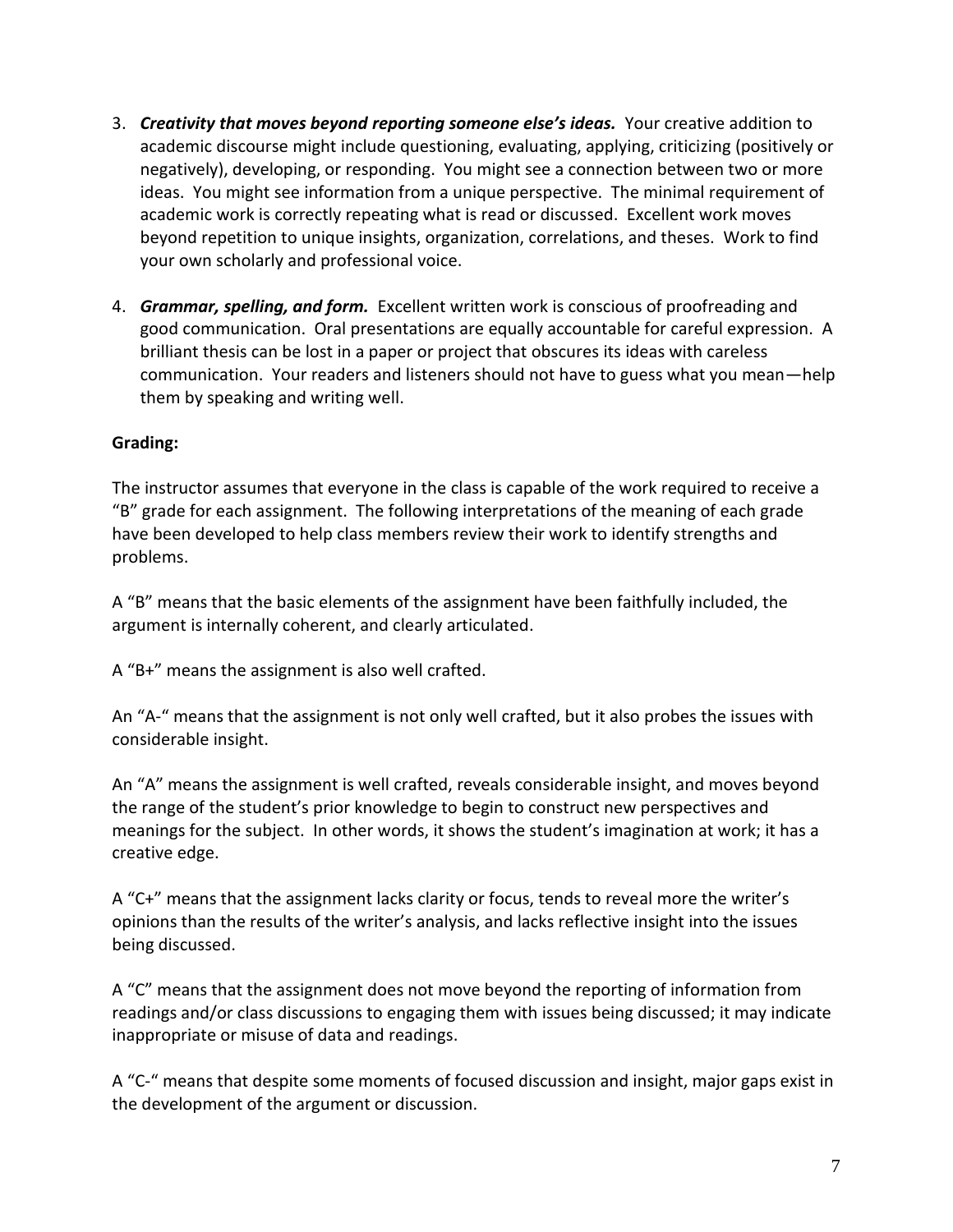A "D" means the individual needs to see me.

An "F" means the individual needs to see me immediately.

**Grades will be reduced a step (e.g. from B to a B-) for assignments handed in after the start of class,** and a full letter grade for any assignments 24 hours past due. Assignments over 48 hours past due will be lowered two letter grades. We need to talk if an assignment is over 72 hours past due. Please note only two unexcused absences are allowed before grade is lowered one step.

### **Inclusive Language**

In both oral and written contributions to the course, students are expected to be conscious of the power of language in theology. Inclusive language respects both gender and racial diversity, and students should demonstrate awareness that language about persons and God expresses values and impacts theological ideas in the details of race and gender connotations. Both gender and race are socially-constructed categories, and changing language is part of bringing justice to theological discourse.

# **Academic Policies**

**Attendance:** Students are expected to attend all classes in their entirety. Faculty member have the authority to set attendance policies for particular courses and those policies will be included in the course syllabus. Deviation from the attendance policy may result in reduction of grade or loss of credit for the course.

**Plagiarism:** Plagiarism is regarded as a serious offense and will result in substantial penalties, including the possibility of academic dismissal. The faculty regards the following as form of plagiarism or dishonesty:

- Copying from another students paper
- Giving or receiving unauthorized assistance to or from another student during an examination
- Using unauthorized material during an examination
- Borrowing or presenting as one's own (i.e. without proper attribution) the composition or ideas of another.